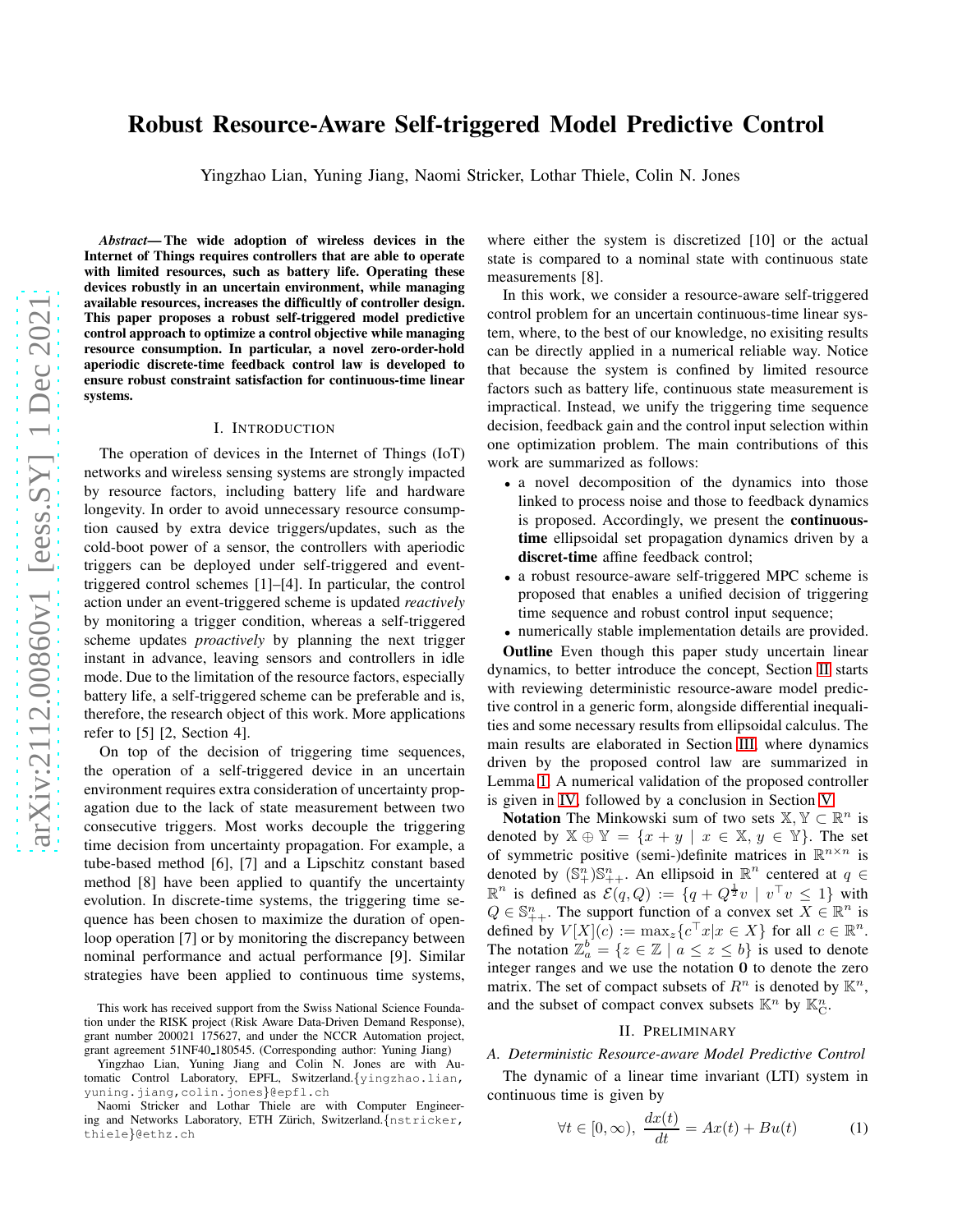with coefficient matrices  $A \in \mathbb{R}^{n_x \times n_x}$  and  $B \in \mathbb{R}^{n_x \times n_u}$ , state  $x(\cdot) : [0, \infty) \to \mathbb{R}^{n_x}$ , control input  $u(\cdot) : [0, \infty) \in \mathbb{R}^{n_u}$ . Here, the state and control inputs are subject to constraints

$$
\forall t \in [0, \infty), \ x(t) \in \mathcal{X}, \ u(t) \in \mathcal{U}
$$

with constraint sets  $\mathcal{X} \subseteq \mathbb{R}^{n_x}$  and  $\mathcal{U} \subseteq \mathbb{R}^{n_u}$ .

In the context of self-triggered control scheme, the control inputs are changed at triggering time instances  $\{t_k\}_{k=0}^{N-1}$ . Therefore, one can represent the zero-hold control inputs by using the direct optimal control approach [11] over the time horizon [0,  $t_N$ ], i.e.,

$$
u(t) = \sum_{k=0}^{N-1} v_k \cdot \zeta_k(t, t_k, t_{k+1}),
$$
 (2)

with  $v_k \in \mathbb{R}^{n_u}$  the coefficients, and  $\zeta_k \in \mathcal{L}^2[t_0, t_N], k \in$  $\mathbb{Z}_0^{N-1}$  model the triggering property with a piece-wise constant function

$$
\zeta_k(t, t_k, t_{k+1}) = \begin{cases} 1 & t \in (t_k, t_{k+1}] \\ 0 & \text{otherwise.} \end{cases} \tag{3}
$$

The update of the control input at each triggering time is confined by a resource factor [12], in practice, which can model the battery and bandwidth of the network. This resource defined by  $r \in \mathbb{R}^{n_r}$  is recharged at a constant rate  $\rho$  until saturation, i.e.,

$$
\forall t \in [t_k, t_{k+1}), \ \dot{r}(t) = h(\overline{r} - r(t))\rho,
$$

where  $\overline{r}$  is a saturation value and  $h(\cdot)$  is the heaviside function with  $h(s) = 1$  if  $s > 0$  and 0 elsewhere. When the agent is triggered to update the control input, the resource is discharged by an amount  $\eta(\Delta_k)$  to pay the update cost. Thus, the resource at triggering time instants  $\{t_k\}_{k=0}^{N-1}$  is

$$
r(t) = \begin{cases} r_0 & t = t_0 \\ \lim_{t \to t_k^-} r(t) - \eta(\Delta_k) & t \in \{t_k\}_{k=1}^{N-1} \end{cases}
$$
 (4)

with an initially available resource  $r_0$  at  $t_0$ . Here,  $t \to t_k^$ k represents the left limits, i.e.,  $t \rightarrow t_k$  and  $t < t_k$ . Moreover, the resource r is further lower bounded by  $r \in [r, \overline{r}]$ . For the sake of compactness, we use the notation  $v \in \mathbb{R}^{Nn_u}$  :=  $[v_0^\top, v_1^\top \dots, v_{N-1}^\top]^\top$  to stack the control coefficients, and define the triggering time interval  $\Delta_k := t_{k+1} - t_k$  and use the notation  $\Delta = [\Delta_0, ..., \Delta_{N-1}]^\top$ . And we denote  $g(r(t_k), \Delta_k) := \min \{r(t_k) + \rho \Delta_k - \eta(\Delta_k), \overline{r}\}.$ 

Accordingly, the resource-aware model predictive control (MPC) problem [2] can be summarized as

$$
\min_{x(\cdot), v, \Delta} M(x(t_N)) + \sum_{k=0}^{N-1} \int_{t_k}^{t_{k+1}} l(x(\tau), v_k) d\tau
$$
 (5a)

s.t. 
$$
x(t_0) = x_0, r(t_0) = r_0,
$$
 (5b)  

$$
\frac{dr(t)}{dt}
$$

$$
\forall t \in [t_0, t_N], \ \frac{dx(t)}{dt} = Ax(t) + Bu(t), \qquad \text{(5c)}
$$

$$
\forall t \in [t_0, t_N], \ x(t) \in \mathcal{X}, \ u(t) \in \mathcal{U}, \qquad (5d)
$$

$$
\forall k \in \{0, 1, ..., N - 1\}
$$

<span id="page-1-1"></span>
$$
r(t_{k+1}) = g(r(t_k), \Delta_k), \tag{5e}
$$

$$
r(t_{k+1}) \in [\underline{r}, \overline{r}], \tag{5f}
$$

<span id="page-1-3"></span>
$$
\Delta_k \in [\underline{\Delta}, \overline{\Delta}], \tag{5g}
$$

where  $l(\cdot, \cdot)$  and  $M(\cdot)$  in [\(5a\)](#page-1-0) are the stage and terminal costs respectively, the saturated resource dynamics [\(5e\)](#page-1-1) is a simplified yet equivalent formulation of the resource dynamics [\(4\)](#page-1-2) [2]. The constraints of the triggering time interval in [\(5g\)](#page-1-3) protect the system from becoming Zeno/frozen, meaning that the triggering time  $\Delta$  is zero/infinite. The initial state and resource are given by [\(5b\)](#page-1-4).

In the receding horizon scheme, a resource-aware selftriggered agent can update its control input when its resource is sufficiently high to stay above the lower bound  $r$ . Otherwise, it must wait until enough resource is available. Once the controller is triggered at the current time instance, the resource-aware self-triggered controller solves [\(5\)](#page-1-5) to plan the next triggering time and the associated control input.

## *B. Differential Inequality*

Let us consider the uncertain continuous time autonomous dynamics  $\dot{x}(t) = f(x(t), w(t))$  perturbed by  $w \in \mathcal{W}$  for the compact set  $W \subset \mathbb{R}^{n_w}$ . For a given set of initial states  $X_0$ at  $t_1$ , we denote the reachable set at time  $t_2 > t_1$  as

$$
X(t_2) := \left\{ \xi \in \mathbb{R}^{n_x} \middle| \begin{aligned} &\exists w(t) \in \mathcal{W}, \ \forall \ t \in [t_1, t_2], \\ &\dot{x}(t) = f(x(t), w(t)), \\ &x(t_1) \in X_0, \ x(t_2) = \xi. \end{aligned} \right\}.
$$

Moreover, we define the set-valued mapping

<span id="page-1-6"></span>
$$
\Gamma_f(c, X) := \left\{ f(x, w) \middle| c^\top \xi = V[X](c), \, x \in X, \, w \in \mathcal{W} \right\}.
$$

The convex enclosure of the reachable set can be characterized by the following theorem.

<span id="page-1-2"></span>**Theorem 1** [13, Theorem 3] Let  $Y : [t_1, t_2] \to \mathbb{K}_C^{n_x}$  be a *set-valued function such that*

- *1)* the function  $V[Y(\cdot)](c)$  is Lipschitz continuous on  $[t_1, t_2]$  *for all*  $c \in \mathbb{R}^{n_x}$  *and*
- *2) the set-valued function* Y *satisfies the differential inequality*

a.e. 
$$
t \in [t_1, t_2], \dot{V}[Y(t)](c) \ge V[\Gamma_f(c, X)](c)
$$

*with*  $V[Y(t_1)](c) \geq V[X_1](c)$  *for all*  $c \in \mathbb{R}^{n_x}$ *.* 

*Then,*  $Y$  *is an enclosure of the reachable tube of*  $X(t)$  *for all*  $t \in [t_1, t_2]$ *, i.e.,*  $X(t) \subset Y(t)$ *,* ∀  $t \in [t_1, t_2]$ *.* 

#### *C. Ellipsoidal Calculus*

<span id="page-1-5"></span><span id="page-1-0"></span>This section recaps some useful results from ellipsoidal calculus [14]. The support function of an ellipsoid  $\mathcal{E}(q, Q)$ is given by

$$
V[\mathcal{E}(q,Q)](c) = c^{\top}q + \sqrt{c^{\top}Qc}.
$$

<span id="page-1-4"></span>This value is obtained at the boundary of the ellipsoid as

$$
Z[\mathcal{E}(q, Q)](c) := \arg \max_{z} \{ c^{\top} x | x \in \mathcal{E}(q, Q) \} = \frac{Qc}{\sqrt{c^{\top} Qc}}.
$$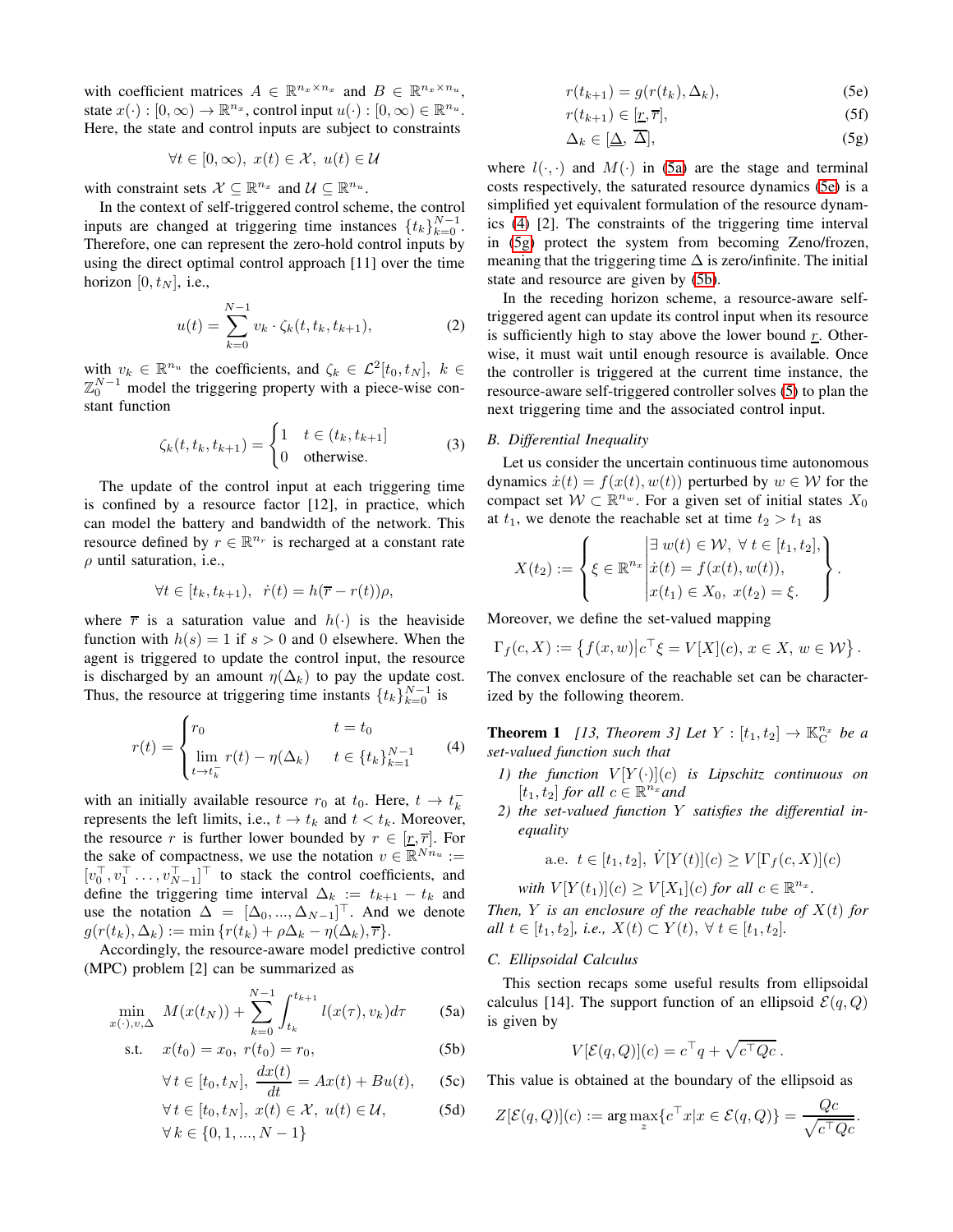The Minkowski sum of two ellipsoids is not necessarily an ellipsoid, and it can be outer approximated by  $\forall \lambda \in (0, 1)$ ,

<span id="page-2-0"></span>
$$
\mathcal{E}(q_1, Q_2) \oplus \mathcal{E}(q_2, Q_2) \subset \mathcal{E}(q_1 + q_2, \frac{Q_1}{\lambda} + \frac{Q_2}{1 - \lambda}).
$$
 (6)  
III. *Main RESULTS*

In this paper, we consider the following uncertain linear time-invariant dynamics

$$
\frac{dx(t)}{dt} = Ax(t) + B_u u(t) + B_w w(t) , \qquad (7)
$$

with matricies  $B_u \in \mathbb{R}^{n_x \times n_u}$ ,  $B_w \in \mathbb{R}^{n_x \times n_w}$ , and uncertainty  $w(t) \in \mathcal{E}(0, Q_w(t))$  for  $Q_w(\cdot) \in \mathbb{S}_{++}^{n_w}$ . In the following, we will derive the continuous-time dynamics of the ellipsoidal outer approximation of the reachable set  $X(\cdot)$ driven by a discrete-time feedback control law. Notice that while the ellipsoidal outer approximation of a reachable set under continuous-time feedback control has been widely explored [15]–[18]. However, because the triggering time is a decision variable in a self-triggered scheme, we observe that a direct application of most previous works is numerically unstable when used in an optimization algorithm. This motivates us to adopt differential inequality in this work.

In self-triggered schemes, the control input is only allowed to change when the system is triggered. In particular, if the system is triggered at  $t_k$  with its state contained in the reach set  $X(t_k)$ , which in turn is bounded within  $\mathcal{E}(q_k, Q_k)$ , we propose to update its input via a nominal term  $v_k$  and a feedback term K as  $\forall t \in (t_k, t_{k+1}],$ 

$$
u_k(t, x) = v_k + Kx, \quad x \in \mathcal{E}(q_k, Q_k). \tag{8}
$$

This control input must then remain constant until its next trigger at  $t_{k+1}$ . Before delving into the details of the proposed controller, we summarize the mechanism to first give an intuitive general viewpoint. Given any sequence of  $\{v_i\}_{i=0}^{N-1}$ ,  $\{t_i\}_{i=0}^{N}$  and a feedback control law K, we can define the chain of reachable sets depicted in Figure [1.](#page-2-2)

<span id="page-2-2"></span>

Fig. 1: Chain of ellipsoidal reachable set propagation (The tiny blue dots about  $Q_0$ ,  $Q_1$  is exaggerated to better depict that the accumulation of  $Q_{op,0}, \overline{Q}_{op,1}$  starts from zeros (See boundary condition in Lemma [1\)](#page-2-1))

Without loss of generality, we consider the triggering time instances  $\{t_k\}_{k=0}^2$  shown in this figure, and the following two ingredients govern the evolution of the reachable set:

• The reachable set dynamics between two consecutive **triggers:** Consider the time interval  $(t_0, t_1)$ , the reachable set dynamics are decomposed into a closed-loop (*i.e.* feedback) component (the path between the green ellipsoids  $Q_0$  and  $Q_{fb,0}$  in Figure [1\)](#page-2-2) and an open-loop component (the path between the blue dot and  $Q_{op,0}$  in Figure [1\)](#page-2-2), each of which evolves independently due to the self-triggered mechanism. These dynamics will be summarized in Lemma [1.](#page-2-1)

<span id="page-2-12"></span>The reachable set outer-approximation at triggering time instances: Consider the trigger at  $t_1$ , the reachable set developed over the interval  $(t_0, t_1)$  is outer approximated by an ellipsoid  $\mathcal{E}(q_1, Q_1)$  (Big green ellipsoid  $Q_1$  in Figure [1\)](#page-2-2).

<span id="page-2-3"></span>Based on the discussion above, characterization of the reachable set propagation between two consecutive triggers is vital to the MPC design. The propagation of the reachable set outer approximation between two consecutive triggers  $(t_k, t_{k+1}]$  is stated in the following.

<span id="page-2-1"></span>**Lemma 1** *Let*  $X(t_k) \subseteq \mathcal{E}(q_k, Q_k)$  *and dynamics* [\(7\)](#page-2-3) *be driven by control law* [\(8\)](#page-2-4)*. The reachable set* X(t) *for all*  $t \in [t_k, t_{k+1}]$  *is outer bounded by* 

$$
X(t) \subseteq \mathcal{E}(q_k(t), Q_{fb,k}(t)) \oplus \mathcal{E}(0, Q_{op,k}(t, \lambda_k(t))), \quad (9)
$$

where  $\lambda_k(\cdot) : \mathbb{R} \to \mathbb{R}^+$  *is any positive real-valued function on*  $[t_k, t_{k+1}]$  *and the shape of the outer approximation is characterized by*

<span id="page-2-8"></span><span id="page-2-6"></span><span id="page-2-5"></span>
$$
\frac{dq_k(t)}{dt} = Aq_k(t) + Bv_k
$$
\n
$$
\frac{dQ_{fb,k}(t)}{dt} = AQ_{fb,k}(t) + Q_{fb,k}(t)A^{\top}
$$
\n
$$
(10a)
$$
\n
$$
dV = AQ_{fb,k}(t) + Q_{fb,k}(t)A^{\top}
$$

<span id="page-2-11"></span><span id="page-2-10"></span><span id="page-2-9"></span>
$$
+B_u K Q_{cr,k}(t)^\top + Q_{cr,k}(t) (B_u K)^\top
$$
 (10b)  

$$
dQ_{cr,k}(t) = 4Q_{cr,k}(t) + BK Q_{cr,k}(t) (32)
$$

<span id="page-2-4"></span>
$$
\frac{d\omega_{cr,k}(t)}{dt} = AQ_{cr,k}(t) + BKQ_k
$$
\n(10c)

$$
\frac{dQ_{op,k}(t,\lambda_k(t))}{dt} = AQ_{op,k}(t,\lambda_k(t)) + Q_{op,k}(t,\lambda_k(t))A^{\top}
$$

$$
+\lambda_k(t)Q_{op,k}(t,\lambda_k(t)) + \frac{B_wQ_w(t)B_w^{\top}}{\lambda_k(t)}
$$
(10d)

*with*  $Q_{fb,k}(t_k) = Q_{cr,k}(t_k) = Q_k$ ,  $Q_{op,k}(t_k, \lambda_k(t_k)) = 0$ .

Proof. In our proof, we first derive the decomposition in [\(9\)](#page-2-5) and then, work out the dynamics [\(10\)](#page-2-6) for k-th interval  $[t_k, t_{k+1}]$ .

Reachable set decomposition: Note that the reachable set driven by control law [\(8\)](#page-2-4) is

<span id="page-2-7"></span>
$$
X(t) :=
$$
\n
$$
\begin{cases}\n\begin{cases}\n\xi \in \mathbb{R}^{n_x} \middle| \begin{aligned}\n\exists w(\tau) \in \mathcal{E}(0, Q_w(\tau)), \forall \tau \in [t_k, t], \\
\dot{x}(\tau) = Ax(\tau) + B_u(v_k + K\tilde{x}) + B_w w(\tau) \\
x(t_k) = \tilde{x} \in \mathcal{E}(q_k, Q_k), \ x(t) = \xi\n\end{aligned}\n\end{cases}
$$
\n
$$
= \underbrace{\left\{\xi \in \mathbb{R}^{n_x} \middle| \begin{aligned}\n\dot{x}(\tau) = Ax(\tau) + B_u(v_k + K\tilde{x}) \\
x(t_k) = \tilde{x} \in \mathcal{E}(q_k, Q_k), \ x(t) = \xi\n\end{aligned}\right\}}_{X_{fb,k}(t)} \quad (11)
$$
\n
$$
\oplus \underbrace{\left\{\xi \in \mathbb{R}^{n_x} \middle| \begin{aligned}\n\dot{x}(\tau) = Ax(\tau) + B_w w(\tau), \\
\dot{x}(\tau) = Ax(\tau) + B_w w(\tau), \\
x(t_k) = 0, \ x(t) = \xi\n\end{aligned}\right\}}_{X_{op,k}(t)},
$$

where Equality [\(11\)](#page-2-7) follows the linearity of the dynamics [\(7\)](#page-2-3).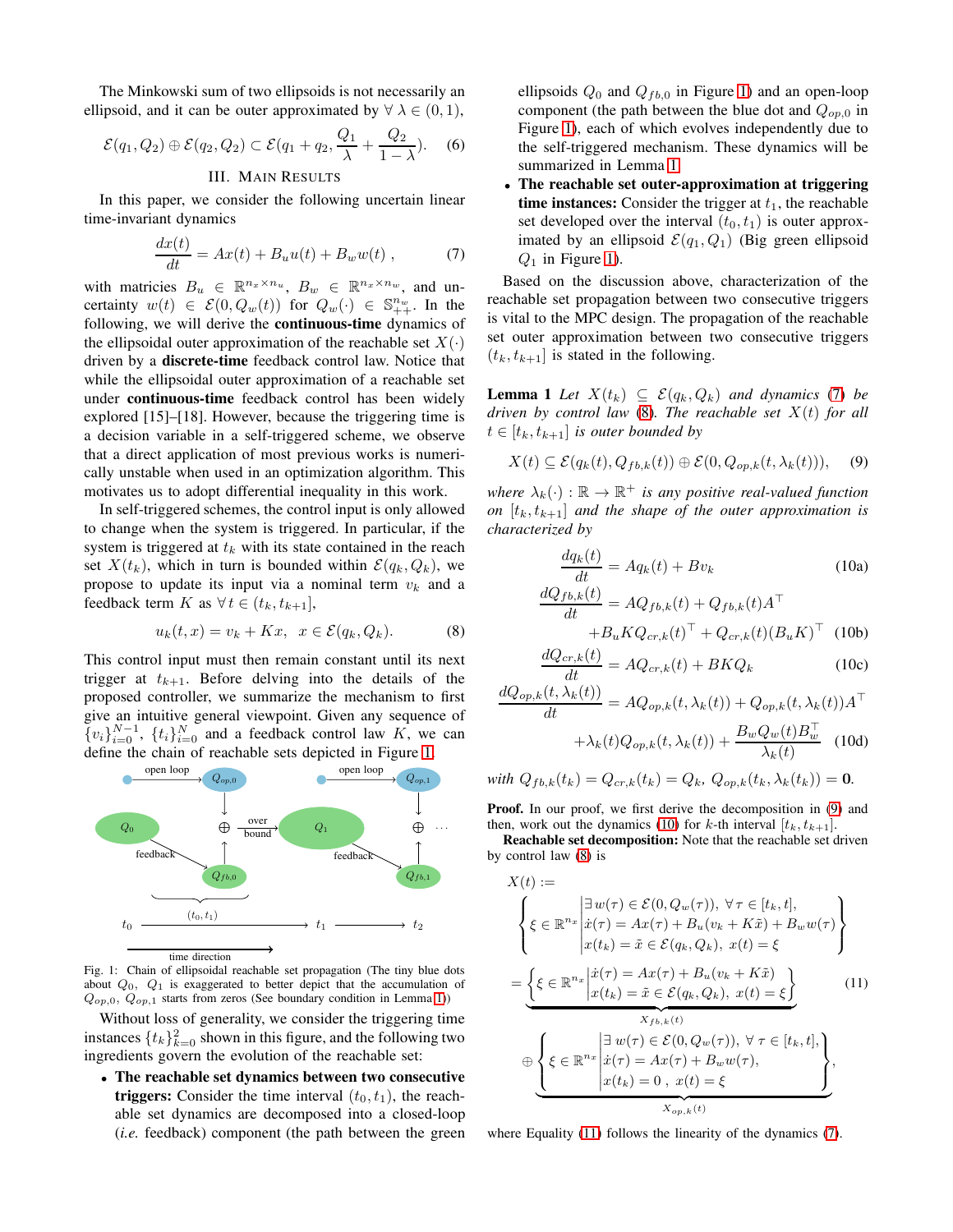**Dynamics of feedback component:** The set  $X_{fb,k}(t)$  can be rewritten as

$$
X_{fb,k}(t) := \left\{ \xi \in \mathbb{R}^{n_x} \left| \begin{array}{l} \exists \ z \in \mathbb{R}^{n_x}, \ z^{\top} z \leq 1, \ \forall \tau \in [t_k, t], \\ \dot{x}(\tau) = Ax(\tau) + B_u(v_k + K\tilde{x}) \\ x(t_k) = \tilde{x} = q_k + Q_k^{\frac{1}{2}} z, \ x(t) = \xi \end{array} \right\}
$$

$$
= \left\{ \begin{array}{l} e^{At}q_k + \int_0^t e^{A(t-\tau)} B_u v_k d\tau \\ \overbrace{(a)} \\ + \underbrace{\int_0^t e^{A(t-\tau)} B_u d\tau (KQ^{\frac{1}{2}} z)}_{(b)} \end{array} \right\}^{\tau} z \leq 1 \right\}, \tag{12}
$$

where [\(12\)](#page-3-0) utilizes the explicit solution of  $\dot{x}(t) = Ax(t) + Bu(t)$ . Notice that, by definition of an ellipsoid,  $X_{fb,k}(t)$  is also an ellipsoid, whose center is given by the term  $(a)$  and the shape is defined by the term  $(b)$ . For simplification, we denote it by  $\mathcal{E}(q_k(t), Q_{fb,k}(t))$ . In particular,

$$
q_k(t) = e^{At}q_k + \int_0^t e^{A(t-\tau)}B_u d\tau v_k
$$
  
\n
$$
\Rightarrow \frac{dq_k(t)}{dt} = Aq_k(t) + B_u v_k,
$$

 $\int_{0}^{t}$ which is the dynamics [\(10a\)](#page-2-8). Moreover, we denote  $\tilde{B}(t) :=$  $\int_0^t e^{A(t-\tau)} d\tau B_u$  such that we have

$$
Q_{fb,k}(t) = \tilde{B}(t)KQ_k \left(\tilde{B}(t)K\right)^{\top}
$$
  
\n
$$
\implies \frac{dQ_{fb,k}(t)}{dt} = AQ_{fb,k}(t) + Q_{fb,k}(t)A^{\top}
$$
  
\n
$$
+ B_u KQ_k \left(\tilde{B}(t)K\right)^{\top} + \underbrace{\tilde{B}(t)KQ_k}_{Q_{cr,k}(t)} (B_u K)^{\top}
$$
  
\n
$$
\frac{dQ_{cr,k}(t)}{dt} = AQ_{cr,k}(t) + B_u KQ_k ,
$$

which recovers [\(10b\)](#page-2-9) and [\(10c\)](#page-2-10).

=⇒

Dynamics of open-loop component: The remaining proof will construct an outer approximation of  $X_{op,k}(t)$  with ellipsoid  $\mathcal{E}(0, Q_{op,k}(t, \lambda_k(t)))$ . Note that the autonomous dynamics considered in the reachable set  $X_{op,k}(t)$  are

$$
\dot{x}(t) = f_w(x, w) := Ax(t) + B_w w(t).
$$

In order to apply Theorem [1,](#page-1-6) we introduce support function

$$
V[\Gamma_{f_w}(c, \mathcal{E}(0, Q_{op,k}(t, \lambda_k(t))))](c)
$$
  
= 
$$
\max_{w \in \mathcal{E}(0, Q_w(t))} c^{\top} (AZ[\mathcal{E}(0, Q_{op,k}(t, \lambda_k(t)))](c)) + Bw)
$$
  
= 
$$
\max_{w \in \mathcal{E}(0, Q_w(t))} c^{\top} \left( A \frac{Q_{op,k}(t, \lambda_k(t))c}{\sqrt{c^{\top}Q_{op,k}(t, \lambda_k(t))c}} + B_w w \right)
$$
  
= 
$$
c^{\top} A \frac{Q_{op,k}(t, \lambda_k(t))c}{\sqrt{c^{\top}Q_{op,k}(t, \lambda_k(t))c}} + \sqrt{c^{\top}B_wQ_w(t)B_w^{\top}c}.
$$

We apply Theorem [1](#page-1-6) to outer approximate the shape of the  $\mathcal{E}(0, Q_{op,k}(t, \lambda_k(t)))$ , which yields

$$
\dot{V}[\mathcal{E}(0, Q_{op,k}(t, \lambda_k(t)))](c) \ge
$$
\n
$$
\max_{w \in \mathcal{E}(0, Q_w)} c^{\top} \left( A \frac{Q_{op,k}(t, \lambda_k(t))c}{\sqrt{c^{\top} Q_{op,k}(t, \lambda_k)c}} + B_w w \right)
$$
\n
$$
\implies \frac{1}{2} c^{\top} \dot{Q}_{op,k}(t, \lambda_k(t))c \ge c^{\top} A Q_k c
$$
\n
$$
+ \sqrt{c^{\top} B_w Q_w(t) B_w^{\top} c} \sqrt{c^{\top} Q_{op,k}(t, \lambda_k(t))c}.
$$

By applying the tight arithmetic-geometric mean inequality [19], we reformulate the second inequality above as

<span id="page-3-1"></span>
$$
\frac{1}{2}c^{\top}\dot{Q}_{op,k}(t,\lambda_{k}(t))c
$$
\n
$$
\geq c^{\top}AQ_{k}c + \inf_{\lambda>0} \frac{1}{2\lambda}c^{\top}B_{w}Q_{w}B_{w}^{\top}c + \frac{\lambda}{2}c^{\top}Q_{op,k}c.
$$
\n(13)

<span id="page-3-0"></span>According to Theorem [1,](#page-1-6) we can construct a ellipsoidal outer approximation of  $X_{op,k}(t)$  by enforcing the following inequality

$$
c^{\top} \dot{Q}_{op,k}(t, \lambda_k(t))c
$$
  
= 
$$
\underbrace{\frac{1}{2} \left( c^{\top} \dot{Q}_{op,k}(t, \lambda_k(t))c + (c^{\top} \dot{Q}_{op,k}(t, \lambda_k(t))c)^{\top} \right)}_{(d)}
$$
  

$$
\geq \inf_{\lambda > 0} c^{\top} \left( \frac{A Q_{op,k}(t, \lambda_k(t)) + Q_{op,k}(t, \lambda_k(t)) A^{\top}}{A_k(t)} + \lambda_k(t) Q_{op,k}(t, \lambda_k(t)) \right) c,
$$

where the decomposition in  $(d)$  is used to build a symmetric form of  $Q_{op,k}(t)$  from the asymmetric form that appeared in [\(13\)](#page-3-1). The final step is to get rid of the inequality and the infimum operator. Note that if there exists  $\lambda_k(\cdot) : \mathbb{R} \to \mathbb{R}^+$  such that the following dynamics is satisfied, then the inequality [\(13\)](#page-3-1) is satisfied.

$$
\frac{dQ_{op,k}(t,\lambda_k(t))}{dt} = AQ_{op,k}(t,\lambda_k(t)) + Q_{op,k}(t,\lambda_k(t))A^{\top}
$$

$$
+ \frac{B_w Q_w(t)B_w^{\top}}{\lambda_k(t)} + \lambda_k(t)Q_{op,k}(t,\lambda_k(t)).
$$

This recovers the dynamics [\(10d\)](#page-2-11), which results in the inclusion  $X_{op,k}(t) \subset \mathcal{E}(0, Q_{op,k}(t))$  by construction, we thus have

$$
X(t) \subseteq \mathcal{E}(q_{fb,k}(t), Q_{fb,k}(t)) \oplus X_{op,k}(t)
$$
  

$$
\subset \mathcal{E}(q_{fb,k}(t), Q_{fb,k}(t)) \oplus \mathcal{E}(0, Q_{op,k}(t, \lambda_k(t)))
$$

for any  $t \in [t_k, t_{k+1}]$ , which concludes the decomposition [\(9\)](#page-2-5).

Remark 1 *Lemma [1](#page-2-1) indicates that the evolution of the uncertainty between two consecutive triggers*  $[t_k, t_{k+1}]$  *can be decomposed into two dynamic parts. Both are independently driven by the zero-order-hold feedback gener-* $\alpha$ *ated at*  $t_k$  *and by the open-loop accumulation of the disturbance* w(t)*, respectively. The former corresponds to*  $\mathcal{E}(q_k(t), Q_{fb,k}(t))$  and the latter is an outer approximation *given by*  $\mathcal{E}(0, Q_{op,k}(t, \lambda_k(t)))$ *. Moreover, as the trigger occurs at*  $t_k$ ,  $Q_{cr,k}(t)$  *can be perceived as the correlation between the uncertainty at t and*  $t_k$ *, see* [\(10c\)](#page-2-10)*. This, in terms, reflects the self-triggered property.*

#### *A. Robust Resource-Aware MPC*

This section summarizes a robust MPC controller that incorporates the dynamics derived in the last section into the self-triggered MPC scheme. In particular, the controller optimizes the nominal performance while ensuring a robust input/state constraint satisfaction. In general, the nominal inputs  $\{v_k\}_{k=0}^{N-1}$ , the feedback control K, and the triggering time instances  $\{t_k\}_{k=1}^N$  are determined by solving the following problem:

minimize  

$$
K, v, \Delta, q_{fb}, \lambda(\cdot)
$$
  
 $Q_{fb}, Q_{cr}, Q_{op}, \kappa$   
 $Q_{fb}, Q_{cr}, Q_{op}, \kappa$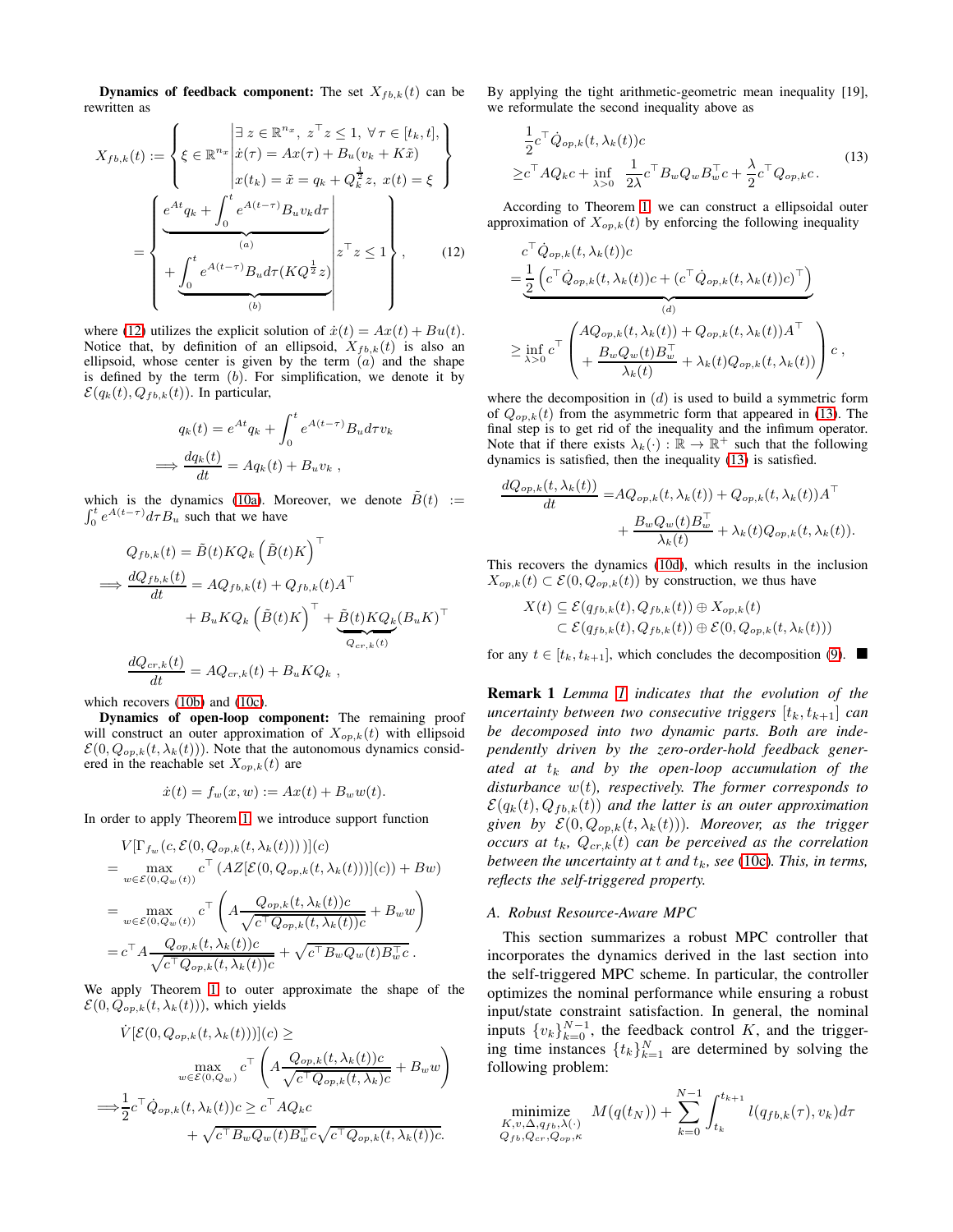subject to

<span id="page-4-4"></span>
$$
X(t_0) = \mathcal{E}(q_0, Q_0), r(t_0) = r_0,
$$
\n
$$
Y(t \in (t_0, t_N), \forall k \in \mathbb{Z}_0^{N-1},
$$
\n
$$
X(t) \subseteq \mathcal{X}, v_k + K X(t_k) \subseteq \mathcal{U}, r(t_{k+1}) \in [\underline{r}, \overline{r}]
$$
\n
$$
r(t_{k+1}) = g(r(t_k), \Delta_k), \Delta_k \in [\Delta, \overline{\Delta}],
$$
\n
$$
\forall t \in [t_k, t_{k+1}], \forall k \in \mathbb{Z}_0^{N-1},
$$
\n
$$
X(t) \subseteq \mathcal{E}(q_k(t), Q_{fb,k}(t)) \oplus \mathcal{E}(0, Q_{op,k}(t, \lambda_k(t))),
$$
\n
$$
\frac{dq_{fb,k}(t)}{dt} = Aq_{fb,k}(t) + Bv_k, q_{fb,k}(t_k) = q_k,
$$
\n
$$
\frac{dQ_{fb,k}(t)}{dt} = AQ_{fb,k}(t) + Q_{fb,k}(t)A^\top,
$$
\n
$$
+ B_u K Q_{cr,k}(t)^\top + Q_{cr,k}(t) (B_u K)^\top,
$$
\n
$$
\frac{dQ_{cr,k}(t)}{dt} = AQ_{cr,k}(t) + B K Q_i,
$$
\n
$$
\frac{dQ_{op,k}(t, \lambda_k(t))}{dt} = AQ_{op,k}(t, \lambda_k(t)),
$$
\n
$$
+ Q_{op,k}(t, \lambda_k(t))A^\top + \lambda_k(t)Q_{op,k}(t, \lambda_k(t)),
$$
\n
$$
+ \frac{B_w Q_w(t)B_w^\top}{\lambda_k(t)}, Q_{op,k}(t_k, \lambda_k(t_k)) = 0,
$$
\n
$$
Q_{fb,k}(t_k) = Q_{cr,k}(t_k) = Q_k,
$$
\n
$$
\forall t_k \text{ with } k \in \mathbb{Z}_1^{N-1}:
$$
\n
$$
Q_k = \frac{Q_{fb,k-1}(t_k)}{\kappa_k} + \frac{Q_{op,k-1}}{1 - \kappa_k}, \kappa_k \in (0, 1).
$$
\n(14d)

The initial conditions are enforced by [\(14a\)](#page-4-1) with potentially uncertain measurements. The dynamics summarized in Lemma [1](#page-2-1) is enforced in constraints [\(14c\)](#page-4-2). [\(14d\)](#page-4-3) models how the reachable sets from adjacent intervals connect to each other (see the over bound arrow in the middle of Figure [1\)](#page-2-2). In particular, the reachable set in time interval  $[t_{k-1}, t_k]$  links to the reachable set in  $[t_k, t_{k+1}]$  at  $t_k$ , where the ellipsoid  $Q_k$  is used to generate the outer approximation of

$$
\mathcal{E}(q_k(t), Q_{fb,k}(t)) \oplus \mathcal{E}(0, Q_{op,k}(t, \lambda_k(t))).
$$

Finally, we summarize a few important notes to enable an efficient implementation of the proposed MPC controller [\(14\)](#page-4-4).

- To solve the problem within a direct optimal control scheme, the integration of the ordinary differential equations can be achieved by numerical integration methods such as the Runge-Kutta method or the collocation method [20]. In this case, the collocation method is preferable because the integration is linear with respect to the triggering time difference  $\{\Delta_k\}_{k=0}^{N-1}$ , while other numerical integration methods depend on high order terms of  $\{\Delta_k\}_{k=0}^{N-1}$ , which results in low numerical stability.
- When the feasible sets  $X$ ,  $U$  are ellipsoidal, equation [\(6\)](#page-2-12) can be used to determine the satisfaction of both constraints. If these sets are polytopic, then calculus of support functions can be applied. Each linear constraint can be rewritten as

$$
\forall x \in \mathcal{E}(q_k(t), Q_{fb,k}(t)) \oplus \mathcal{E}(0, Q_{op,k}(t, \lambda_k(t))), c^{\top} x \leq C, \n\implies c^{\top} q_k + V[\mathcal{E}(0, Q_{fb,k}(t))](c) \n+ V[\mathcal{E}(0, Q_{op,k}(t, \lambda_k(t)))](c) \leq C.
$$

Remark 2 *If the sampling time is fixed, the proposed robust controller will coincide with the discrete-time ellipsoidal* <span id="page-4-1"></span>*robust MPC method by discretizing the continuous time dynamics* [\(7\)](#page-2-3) *explicitly. To see this, recall that the first component in* [\(9\)](#page-2-5),  $\mathcal{E}(q_k(t), Q_{fb,k}(t))$  *is derived from the discrete-time explicit solution* [\(12\)](#page-3-0)*. Meanwhile, the second component in* [\(9\)](#page-2-5),  $\mathcal{E}(\boldsymbol{0}, Q_{op,k}(t, \lambda_k(t)))$  *coincides with the ellipsoidal additive process noise generated by explicit discretization [21, Theorem 5.1 and Remark 5.2]. Hence, the proposed robust controller will not introduce extra conservativeness in comparison with the state-of-art discrete-time ellipsoidal robust MPC.*

### IV. NUMERICAL RESULTS

<span id="page-4-2"></span><span id="page-4-0"></span>The proposed algorithm has been tested on a double integrator with state  $x(t) = (x_1(t), x_2(t))$ , whose dynamics are

$$
\frac{dx(t)}{dt} = \begin{bmatrix} 0 & 1 \\ 0 & 0 \end{bmatrix} x(t) + \begin{bmatrix} 0 \\ 1 \end{bmatrix} u(t) + \begin{bmatrix} 0 \\ 1 \end{bmatrix} w(t).
$$

<span id="page-4-3"></span>The controller is designed to track a reference signal oscillating between 1 and  $-0.2$  by choosing the stage cost to be  $l(x(t), u(t)) = 10(x_1(t) - x^{\text{ref}}(t))^2$ , where  $x^{\text{ref}}$  is the tracking reference. The recharging rate is 0.8 with a trigger cost of 0.4. To show the effectiveness of the proposed algorithm, we consider two different cases. In the first case, the disturbance  $w(t)$  is bounded within [−0.04, 0.04], and in the second case,  $w \in [-0.2, 0.2]$ . In both cases, we consider an input constraint of [−5, 5] and an output constraint of  $\begin{bmatrix} -1 \\ -10 \end{bmatrix} \le x \le \begin{bmatrix} 1 \\ 10 \end{bmatrix}$  with a prediction horizon  $N = 8$ . The triggering time is bounded within  $[0.1, 1.5]$  with a resource constraint  $r \in [0, 1]$ . In both experiments, we also compare the proposed scheme to a closed-loop robust MPC with fixed sampling time, and we set the sampling frequence as high as possible regarding the resource dynamics (*i.e.*  $\Delta = \mu/\rho = 0.5s.$ 



<span id="page-4-5"></span>Open-Loop — Ref  $\rightarrow$  Closed-Loop  $\rightarrow$  fixed  $\Delta$  — Bound

Fig. 2: Comparison: open-loop vs closed-loop robust self triggered MPC

In the first case, we further compare the closed-loop scheme with the open-loop scheme (*i.e.*,  $K = 0$ ). A relatively small process noise is considered  $(w(t) \in [-0.04, 0.04])$ in 20 runs of Monte-Carlo test, whose output responses are plotted in Figure [2.](#page-4-5) These three controllers guarantee robust output constraint satisfaction. In comparison with the open-loop scheme, the proposed controller shows tacking performance when the reference signal and the output upper bound overlap at 1. More frequent trigger is also observed in the open-loop scheme (Figure [3\)](#page-5-1), as resource consumption of the closed-loop controller is much lower, which accordingly implies that the sensors/CPUs in the closed-loop controller